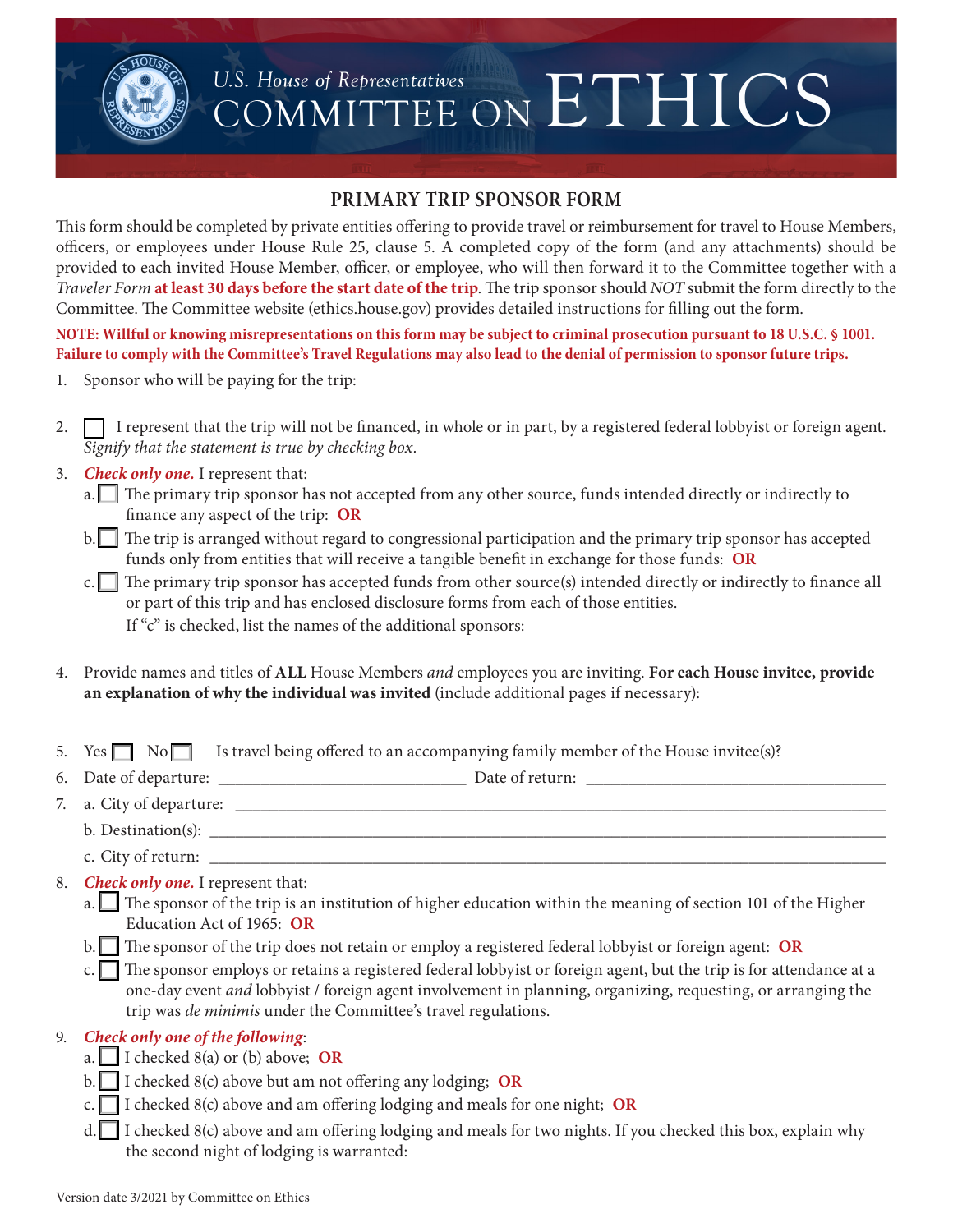

10.  $\vert$  Attached is a detailed agenda of the activities House invitees will be participating in during the travel (i.e., an hourly description of planned activities for trip invitees). *Indicate agenda is attached by checking box.*

#### 11. *Check only one of the following*:

a. I I represent that a registered federal lobbyist or foreign agent will not accompany House Members or employees on any segment of the trip. *Signify that the statement is true by checking box;* **OR**

b. Not *Applicable*. Trip sponsor is a U.S. institution of higher education.

12. For *each* sponsor required to submit a sponsor form, describe the sponsor's interest in the subject matter of the trip *and* its role in organizing and/or conducting the trip:

#### 13. *Answer parts a and b. Answer part c if necessary*:

- a. Mode of travel: Air o Rail o Bus o Car o Other o (specify:\_\_\_\_\_\_\_\_\_\_\_\_\_\_\_\_\_\_\_\_\_\_\_\_\_\_\_\_\_\_ ) b. Class of travel: Coach Business First Charter Other (specify:
- c. If travel will be first class, or by chartered or private aircraft, explain why such travel is warranted:

14.  $\Box$  I represent that the expenditures related to local area travel during the trip will be unrelated to personal or recreational activities of the invitee(s). *Signify that the statement is true by checking the box.*

#### 15. *Check only one.* I represent that either:

a. The trip involves an event that is arranged or organized *without regard* to congressional participation and that meals provided to congressional participants are similar to those provided to or purchased by other event attendees; **OR**

#### b. The trip involves events that are arranged specifically *with regard* to congressional participation. If "b" is checked:

1) Detail the cost *per day* of meals (approximate cost may be provided):

2) Provide the reason for selecting the location of the event or trip:

16. Name, nightly cost, and reasons for selecting each hotel or other lodging facility:

|  | Cost Per Night: _____________  |  |
|--|--------------------------------|--|
|  |                                |  |
|  | Cost Per Night: _____________  |  |
|  |                                |  |
|  |                                |  |
|  |                                |  |
|  | Cost Per Night: ______________ |  |

17. I represent that all expenses connected to the trip will be for actual costs incurred and not a per diem or lump sum payment. *Signify that the statement is true by checking the box.*